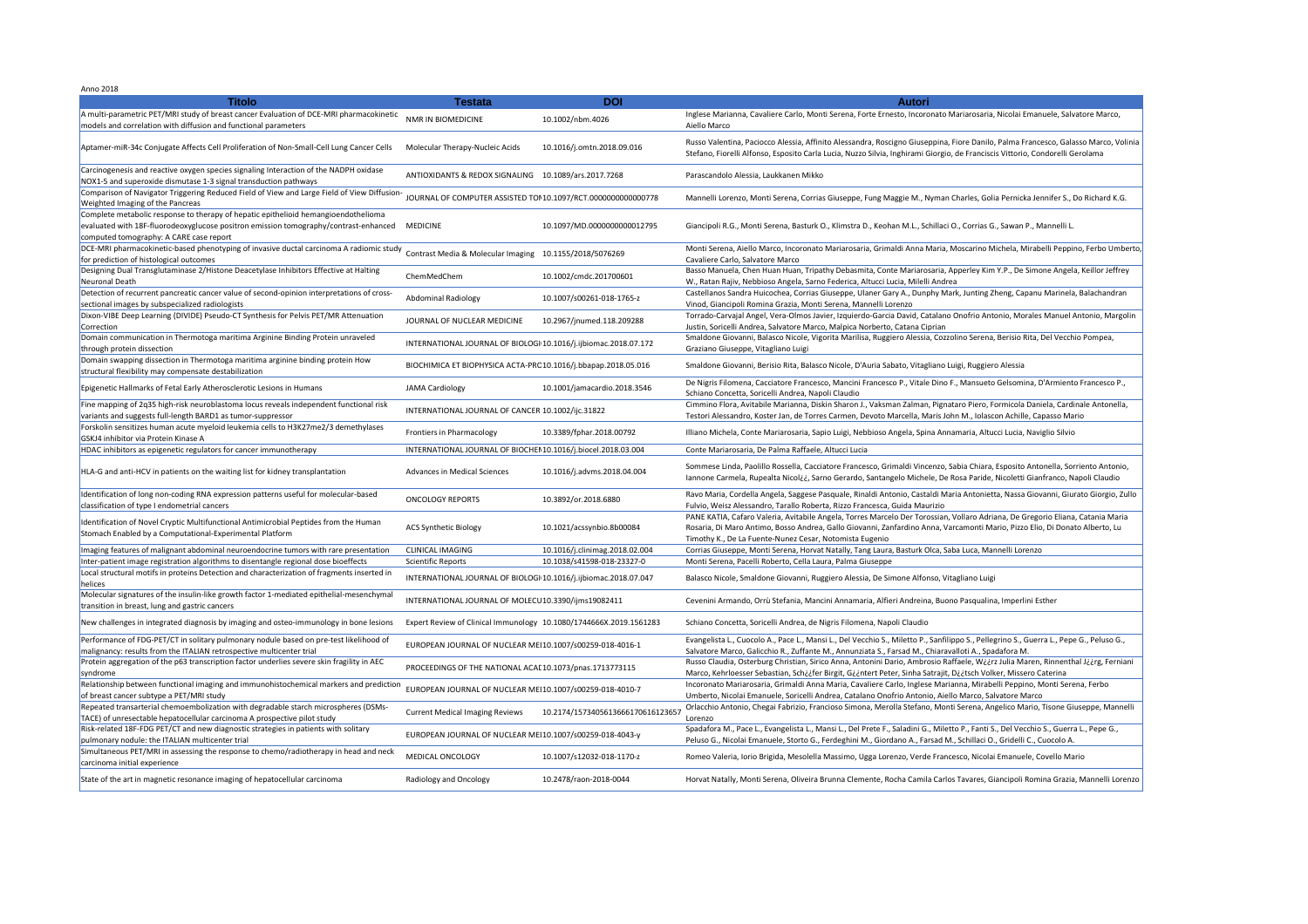| Structure-activity relationships, biological evaluation and structural studies of novel |
|-----------------------------------------------------------------------------------------|
| pyrrolonaphthoxazepines as antitumor agents                                             |

EUROPEAN JOURNAL OF MEDICINAL CI10.1016/j.ejmech.2018.11.004

Brindisi Margherita, Ulivieri Cristina, Alfano Gloria, Gemma Sandra, de As¿¿s Balaguer Francisco, Khan Tuhina, Grillo Alessandro, Chemi Giulia, Menchon Gr¿¿gory, Prota Andrea E., Olieric Natacha, Lucena-Agell Daniel, Barasoain Isabel, Diaz J. Fernando, Nebbioso Angela, Conte Mariarosaria, Lopresti Ludovica, Magnano Stefania, Amet Rebecca, Kinsella Paula, Zisterer Daniela M., Ibrahim Ola, O'Sullivan Jeff, Morbidelli Lucia, Spaccapelo Roberta, Baldari Cosima, Butini Stefania, Novellino Ettore, Campiani Giuseppe, Altucci Lucia, Steinmetz Michel O., Brogi Simone

| The Circadian Clock Regulates Metabolic Phenotype Rewiring Via HKDC1 and Modulates<br>Tumor Progression and Drug Response in Colorectal Cancer                                                                                                                                                                                            | EBioMedicine                                                      | 10.1016/j.ebiom.2018.07.002    | Fuhr Luise, El-Athman Rukeia, Scrima Rosella, Cela Olga, Carbone Annalucia, Knoop Henning, Li Yin, Hoffmann Karen, Laukkane<br>Mikko, Corcione Francesco, Steuer Ralf, Meyer Thomas F., Mazzoccoli Gianluigi, Capitanio Nazzareno, Rel¿¿gio Angela                                                                                                                                                                                                                                                                                                                                                                          |
|-------------------------------------------------------------------------------------------------------------------------------------------------------------------------------------------------------------------------------------------------------------------------------------------------------------------------------------------|-------------------------------------------------------------------|--------------------------------|-----------------------------------------------------------------------------------------------------------------------------------------------------------------------------------------------------------------------------------------------------------------------------------------------------------------------------------------------------------------------------------------------------------------------------------------------------------------------------------------------------------------------------------------------------------------------------------------------------------------------------|
| The essential player in adipogenesis GRP78 is a novel KCTD15 interactor                                                                                                                                                                                                                                                                   | INTERNATIONAL JOURNAL OF BIOLOGI 10.1016/j.ijbiomac.2018.04.078   |                                | Smaldone Giovanni, Pirone Luciano, Capolupo Angela, Vitagliano Luigi, Monti Maria Chiara, Di Gaetano Sonia, Pedone Emilia                                                                                                                                                                                                                                                                                                                                                                                                                                                                                                   |
| Treatment-related Focal Nodular Hyperplasia Mimicking Liver Metastases                                                                                                                                                                                                                                                                    | JOURNAL OF PEDIATRIC HEMATOLOGY 10.1097/MPH.0000000000001362      |                                | Laino Maria Elena, Monti Serena, Klimstra David S, Tang Laura H, Mannelli Lorenzo                                                                                                                                                                                                                                                                                                                                                                                                                                                                                                                                           |
| Using overbooking to manage no-shows in an Italian healthcare center                                                                                                                                                                                                                                                                      | <b>BMC HEALTH SERVICES RESEARCH</b>                               | 10.1186/s12913-018-2979-z      | Parente Chiara Anna, Salvatore Domenico, Gallo Giampiero Maria, Cipollini Fabrizio                                                                                                                                                                                                                                                                                                                                                                                                                                                                                                                                          |
| A case of coronary arterio-venous fistula The role of cardiac computed tomography                                                                                                                                                                                                                                                         | Journal of Thoracic Disease                                       | 10.21037/jtd.2018.08.69        | Forte Ernesto, Infante Teresa, Baldi Dario, Salvatore Marco, Cademartiri Filippo, Cavaliere Carlo                                                                                                                                                                                                                                                                                                                                                                                                                                                                                                                           |
| Advanced imaging in pulmonary hypertension emerging techniques and applications                                                                                                                                                                                                                                                           | INTERNATIONAL JOURNAL OF CARDIO\10.1007/s10554-018-1448-4         |                                | Rengier Fabian, Melzig Claudius, Derlin Thorsten, Marra Alberto Maria, Vogel-Claussen Jens                                                                                                                                                                                                                                                                                                                                                                                                                                                                                                                                  |
| Analysis of characteristics and outcomes by growth hormone treatment duration in adult                                                                                                                                                                                                                                                    |                                                                   |                                | Rochira V., Mossetto G., Jia N., Cannavo S., Beck-Peccoz P., Aimaretti G., Ambrosio M. R., Di Somma Carolina, Losa M., Ferone I                                                                                                                                                                                                                                                                                                                                                                                                                                                                                             |
| patients in the Italian cohort of the Hypopituitary Control and Complications Study<br>(HypoCCS)                                                                                                                                                                                                                                          | JOURNAL OF ENDOCRINOLOGICAL INV 10.1007/s40618-018-0860-x         |                                | Lubrano C., Scaroni C., Giampietro A., Corsello S. M., Poggi M.                                                                                                                                                                                                                                                                                                                                                                                                                                                                                                                                                             |
| Association between Mediterranean diet and hand grip strength in older adult women                                                                                                                                                                                                                                                        | <b>CLINICAL NUTRITION</b>                                         | 10.1016/j.clnu.2018.03.012     | Barrea Luigi, Muscogiuri Giovanna, Di Somma Carolina, Tramontano Giovanni, De Luca Vincenzo, Illario Maddalena, Colao<br>Annamaria, Savastano Silvia                                                                                                                                                                                                                                                                                                                                                                                                                                                                        |
| <b>Biomarkers in Pulmonary Hypertension</b>                                                                                                                                                                                                                                                                                               | <b>Heart Failure Clinics</b>                                      | 10.1016/j.hfc.2018.03.005      | Marra Alberto Maria, Bossone Eduardo, Salzano Andrea, D'ASSANTE ROBERTA, Monaco Federica, Ferrara Francesco, Arcopinto<br>Michele, Vriz Olga, Suzuki Toru, Cittadini Antonio                                                                                                                                                                                                                                                                                                                                                                                                                                                |
| Coffee consumption, metabolic syndrome and clinical severity of psoriasis Good or bad<br>stuff?                                                                                                                                                                                                                                           | ARCHIVES OF TOXICOLOGY                                            | 10.1007/s00204-018-2193-0      | Barrea Luigi, Muscogiuri Giovanna, Di Somma Carolina, Annunziata Giuseppe, Megna Matteo, Falco Andrea, Balato Anna, Cola<br>Annamaria, Savastano Silvia                                                                                                                                                                                                                                                                                                                                                                                                                                                                     |
| Comprehensive effects of left ventricular assist device speed changes on alveolar gas<br>exchange, sleep ventilatory pattern, and exercise performance                                                                                                                                                                                    | JOURNAL OF HEART AND LUNG TRANS 10.1016/j.healun.2018.07.005      |                                | Apostolo A., Paolillo Stefania, Contini M., Vignati C., Tarzia V., Campodonico J., Mapelli M., Massetti M., Bejko J., Righini F., Bot<br>T., Bonini N., Salvioni E., Gugliandolo P., Parati G., Lombardi C., Gerosa G., Salvi L., Alamanni F., Agostoni P.                                                                                                                                                                                                                                                                                                                                                                  |
| Compromised nutritional status in patients with end-stage liver disease Role of gut<br>microbiota                                                                                                                                                                                                                                         | Hepatobiliary & Pancreatic Diseases In 10.1016/j.hbpd.2018.06.004 |                                | Vasco Maria, Paolillo Rossella, Schiano Concetta, Sommese Linda, Cuomo Oreste, Napoli Claudio                                                                                                                                                                                                                                                                                                                                                                                                                                                                                                                               |
|                                                                                                                                                                                                                                                                                                                                           |                                                                   |                                | Chang H.-J., Lin F.Y., Lee S.-E., Andreini D., Bax J., Cademartiri Filippo, Chinnaiyan K., Chow B.J.W., Conte E., Cury R.C., Feuchtne                                                                                                                                                                                                                                                                                                                                                                                                                                                                                       |
| Coronary Atherosclerotic Precursors of Acute Coronary Syndromes                                                                                                                                                                                                                                                                           | JOURNAL OF THE AMERICAN COLLEGE 10.1016/j.jacc.2018.02.079        |                                | Hadamitzky M., Kim Y.-J., Leipsic J., Maffei E., Marques H., Plank F., Pontone G., Raff G.L., van Rosendael A.R., Villines T.C., Wei<br>H.G., Al'Aref S.J., Baskaran L., Cho I., Danad I., Han D., Heo R., Lee J.H., Rivzi A., Stuijfzand W.J., Gransar H., Lu Y., Sung J.M., Par<br>B., Berman D.S., Budoff M.J., Samady H., Shaw L.J., Stone P.H., Virmani R., Narula J., Min J.K.                                                                                                                                                                                                                                        |
| Correction to Cadmium exposure alters steroid receptors and proinflammatory cytokine<br>levels in endothelial cells in vitro: a potential mechanism of endocrine disruptor atherogenic JOURNAL OF ENDOCRINOLOGICAL INV 10.1007/s40618-018-0994-x<br>effect (Journal of Endocrinological Investigation, (2018), 10.1007/s40618-018-0982-1) |                                                                   |                                | Fittipaldi Simona, Bimonte V. M., Soricelli Andrea, Aversa A., Lenzi A., Greco E. A., Migliaccio S.                                                                                                                                                                                                                                                                                                                                                                                                                                                                                                                         |
| Critical role of phosphodiesterase 2A in mouse congenital heart defects                                                                                                                                                                                                                                                                   | CARDIOVASCULAR RESEARCH                                           | 10.1093/cvr/cvy030             | Assenza Maria Rita, Barbagallo Federica, Barrios Florencia, Cornacchione Marisa, Campolo Federica, Vivarelli Elisabetta, Gianfr<br>Daniele, Auletta Luigi, Soricelli Andrea, Isidori Andrea M., Lenzi Andrea, Pellegrini Manuela, Naro Fabio                                                                                                                                                                                                                                                                                                                                                                                |
| CT Myocardial Perfusion Imaging A New Frontier in Cardiac Imaging                                                                                                                                                                                                                                                                         | <b>Biomed Research International</b>                              | 10.1155/2018/7295460           | Seitun Sara, De Lorenzi Cecilia, Cademartiri Filippo, Buscaglia Angelo, Travaglio Nicole, Balbi Manrico, Bezante Gian Paolo                                                                                                                                                                                                                                                                                                                                                                                                                                                                                                 |
| Decompensated right heart failure, intensive care and perioperative management in<br>patients with pulmonary hypertension Updated recommendations from the Cologne<br>Consensus Conference 2018                                                                                                                                           | INTERNATIONAL JOURNAL OF CARDIOI 10.1016/j.ijcard.2018.08.081     |                                | Olsson Karen M., Halank Michael, Egenlauf Benjamin, Fistera David, Gall Henning, Kaehler Christian, Kortmann Kathrin, Kramm<br>Thorsten, Lichtblau Mona, Marra Alberto Maria, Nagel Christian, Sablotzki Armin, Seyfarth Hans J¿¿rgen, Schranz Dietmar, Ulri<br>Silvia, Hoeper Marius M., Lange Tobias J.                                                                                                                                                                                                                                                                                                                   |
| Early Cardiac involvement affects left ventricular longitudinal function in females carrying i-<br>galactosidase a mutation role of hybrid positron emission tomography and magnetic<br>resonance imaging and speckle-tracking echocardiography                                                                                           | Circulation-Cardiovascular Imaging                                | 10.1161/CIRCIMAGING.117.007019 | Spinelli Letizia, Imbriaco Massimo, Nappi Carmela, Nicolai Emanuele, Giugliano Giuseppe, Ponsiglione Andrea, Diomaiuti Tomr<br>Claudio, Riccio Eleonora, Duro Giovanni, Pisani Antonio, Trimarco Bruno, Cuocolo Alberto                                                                                                                                                                                                                                                                                                                                                                                                     |
| Effects of Statins on Coronary Atherosclerotic Plaques: The PARADIGM Study                                                                                                                                                                                                                                                                | JACC-Cardiovascular Imaging                                       | 10.1016/j.jcmg.2018.04.015     | Lee S.-E., Chang H.-J., Sung J.M., Park H.-B., Heo R., Rizvi A., Lin F.Y., Kumar A., Hadamitzky M., Kim Y.J., Conte E., Andreini D.,<br>Pontone G., Budoff M.J., Gottlieb I., Lee B.K., Chun E.J., Cademartiri Filippo, Maffei E., Marques H., Leipsic J.A., Shin S., Choi J.H<br>Chinnaiyan K., Raff G., Virmani R., Samady H., Stone P.H., Berman D.S., Narula J., Shaw L.J., Bax J.J., Min J.K.                                                                                                                                                                                                                          |
| ERS statement on exercise training and rehabilitation in patients with severe chronic<br>pulmonary hypertension                                                                                                                                                                                                                           | EUROPEAN RESPIRATORY JOURNAL                                      | 10.1183/13993003.00332-2018    | Griing Ekkehard, Eichstaedt Christina, Barberii Joan-Albert, Benjamin Nicola, Blanco Isabel, Bossone Eduardo, Cittadini Anto<br>Coghlan Gerry, Corris Paul, D'Alto Michele, D'Andrea Antonello, Delcroix Marion, de Man Frances, Gaine Sean, Ghio Stefano, G<br>Simon, Gumbiene Lina, Howard Luke S, Johnson Martin, Jurevi¿¿ien¿¿ Elena, Kiely David G, Kovacs Gabor, MacKenzie Alison, N<br>Alberto Maria, McCaffrey Noel, McCaughey Paul, Naeije Robert, Olschewski Horst, Pepke-Zaba Joanna, Reis Ab¿¿lio, Santos<br>M¿¿rio, Saxer St¿¿phanie, Tulloh Robert M, Ulrich Silvia, Noordegraaf Anton Vonk, Peacock Andrew J |
| <b>Exercise Training and Rehabilitation in Pulmonary Hypertension</b>                                                                                                                                                                                                                                                                     | <b>Heart Failure Clinics</b>                                      | 10.1016/j.hfc.2018.03.008      | Benjamin Nicola, Marra Alberto Maria, Eichstaedt Christina, Griing Ekkehard                                                                                                                                                                                                                                                                                                                                                                                                                                                                                                                                                 |
| Exercise-Induced Pulmonary Hypertension Translating Pathophysiological Concepts Into<br><b>Clinical Practice</b>                                                                                                                                                                                                                          | <b>CHEST</b>                                                      | 10.1016/j.chest.2018.01.022    | Naeije Robert, Saggar Rajeev, Badesch David, Rajagopalan Sanjay, Gargani Luna, Rischard Franz, Ferrara Francesco, Marra Albe<br>Maria, Diji Alto Michele, Bull Todd M., Saggar Rajan, Grijnig Ekkehard, Bossone Eduardo                                                                                                                                                                                                                                                                                                                                                                                                     |
| General measures and supportive therapy for pulmonary arterial hypertension Updated<br>recommendations from the Cologne Consensus Conference 2018                                                                                                                                                                                         | INTERNATIONAL JOURNAL OF CARDIOI 10.1016/j.ijcard.2018.08.085     |                                | Griing Ekkehard, Benjamin Nicola, Kriiger Ulrich, Kaemmerer Harald, Harutyunova Satenik, Olsson Karen M., Ulrich Silvia,<br>Gerhardt Felix, Neurohr Claus, Sablotzki Armin, Halank Michael, Marra Alberto Maria, Kabitz Hans Joachim, Thimm Giinther,<br>Fliegel Klaus Giinther, Klose Hans                                                                                                                                                                                                                                                                                                                                 |
| Growth Hormone Therapy in Heart Failure                                                                                                                                                                                                                                                                                                   | <b>Heart Failure Clinics</b>                                      | 10.1016/j.hfc.2018.05.002      | Salzano Andrea, Marra Alberto Maria, D'ASSANTE ROBERTA, Arcopinto Michele, Suzuki Toru, Bossone Eduardo, Cittadini Anton                                                                                                                                                                                                                                                                                                                                                                                                                                                                                                    |
| Heart rate during exercise: mechanisms, behavior, and therapeutic and prognostic<br>implications in heart failure patients with reduced ejection fraction                                                                                                                                                                                 | <b>HEART FAILURE REVIEWS</b>                                      | 10.1007/s10741-018-9712-1      | Paolillo Stefania, Agostoni P., De Martino F., Ferrazzano F., Marsico F., Gargiulo Paola, Pirozzi E., Marciano C., Dellegrottaglie S.<br>Perrone Filardi P.                                                                                                                                                                                                                                                                                                                                                                                                                                                                 |
| IDEAL-IQ in an oncologic population Meeting the challenge of concomitant liver fat and liver<br><b>Iron</b>                                                                                                                                                                                                                               | <b>CANCER IMAGING</b>                                             | 10.1186/s40644-018-0167-3      | Eskreis-Winkler Sarah, Corrias Giuseppe, Monti Serena, Zheng Junting, Capanu Marinela, Krebs Simone, Fung Maggie, Reeder<br>Scott, Mannelli Lorenzo                                                                                                                                                                                                                                                                                                                                                                                                                                                                         |
| Image Quality and Dose Reduction by Dual Source Computed Tomography Coronary<br>Angiography Protocol Comparison                                                                                                                                                                                                                           | Dose-Response                                                     | 10.1177/1559325818805838       | Forte Ernesto, Monti Serena, Parente Chiara Anna, Beyer Lukas, De Rosa Roberto, Infante Teresa, Cavaliere Carlo, Cademartiri<br>Filippo, Salvatore Marco, Stroszczynski Christian, Tedeschi Carlo                                                                                                                                                                                                                                                                                                                                                                                                                           |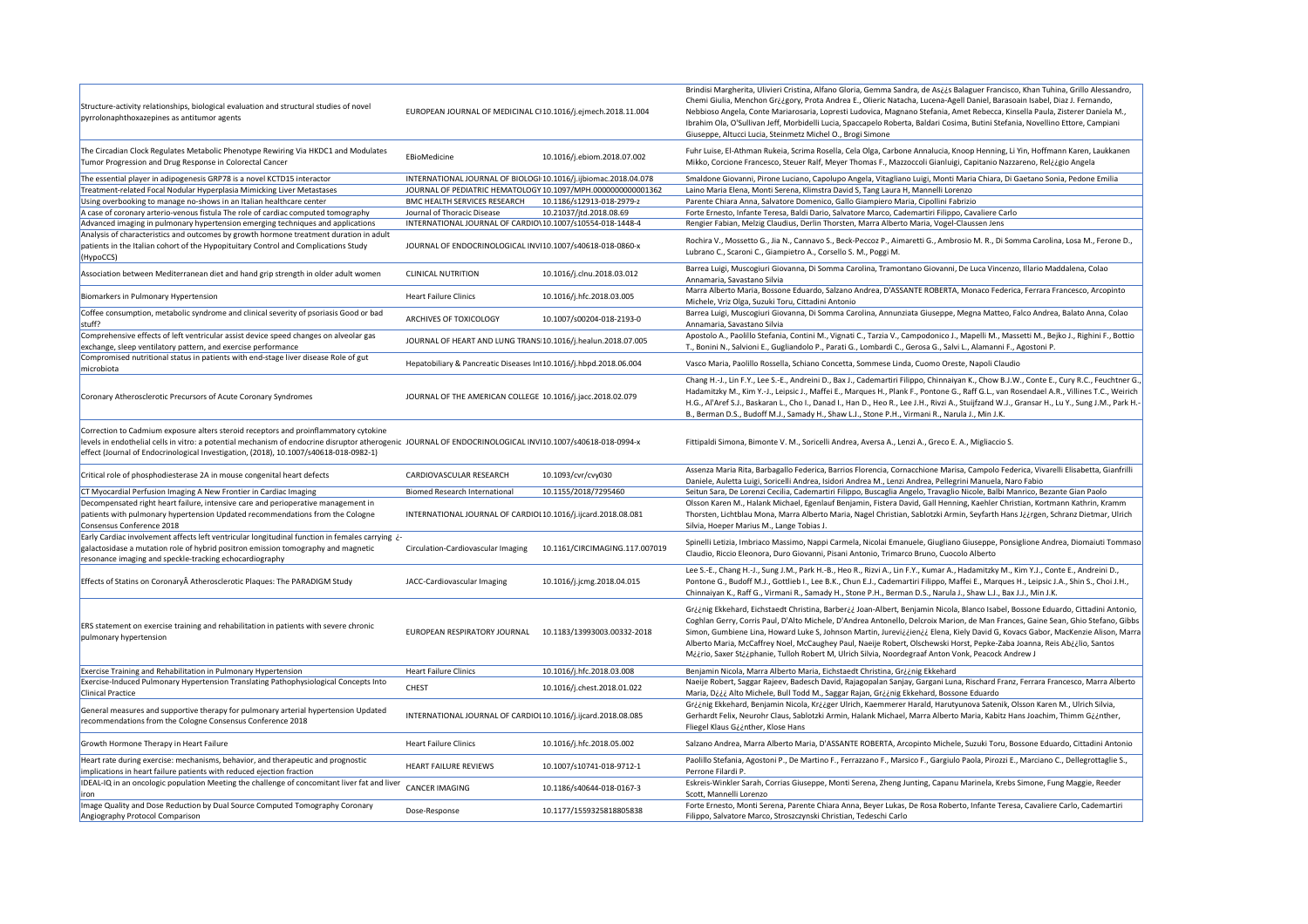rry Coghlan J., Wolf Matthias, Distler Oliver, Denton Christopher P., Doelberg Martin, Harutyunova Satenik, Marra Alberto Maria, Benjamin Nicola, Fischer Christine, Gr¿¿nig Ekkehard

Han D., Hartaigh B.¿¿., Gransar H., Lee J.H., Rizvi A., Baskaran L., Schulman-Marcus J., Dunning A., Achenbach S., Al-Mallah M.H., rman D.S., Budoff M.J., Cademartiri Filippo, Maffei E., Callister T.Q., Chinnaiyan K., Chow B.J.W., Delago A., Hadamitzky M., usleiter J., Kaufmann P.A., Raff G., Shaw L.J., Villines T.C., Kim Y.-J., Leipsic J., Feuchtner G., Cury R.C., Pontone G., Andreini D., Irques H., Rubinshtein R., Hindoyan N., Jones E.C., Gomez M., Lin F.Y., Chang H.-J., Min J.K.

ıntini Cesare, Maffei Erica, Toia Patrizia, Ricci Fabrizio, Seitun Sara, Clemente Alberto, Malag¿¿ Roberto, Runza Giuseppe, La utta Ludovico, Midiri Massimo, Cotroneo Antonio Raffaele, Forte Ernesto, Cademartiri Filippo

Lee J.H., Han D., Hartaigh B.¿¿., Gransar H., Lu Y., Rizvi A., Park M.W., Roudsari H.M., Stuijfzand W.J., Berman D.S., Callister T.Q., Lago A., Hadamitzky M., Hausleiter J., Al-Mallah M.H., Budoff M.J., Kaufmann P.A., Raff G., Chinnaiyan K., Cademartiri Filippo, Maffei E., Villines T.C., Kim Y.-J., Leipsic J., Feuchtner G., Pontone G., Andreini D., Marques H., Rubinshtein R., Achenbach S., Shaw , Chang H.-J., Bax J., Chow B., Cury R.C., Gomez M., Jones E.C., Lin F.Y., Min J.K., Pe¿¿a J.M.

¿¿elutkien¿¿ Jelena, Plymen Carla M., Flachskampf Frank A., de Boer Rudolf A., Grapsa Julia, Manka Robert, Anderson Lisa, Garbi ıdalina, Barberis Vassilis, Filardi Pasquale Perrone, Gargiulo Paola, Zamorano Jose Luis, Lainscak Mitja, Seferovic Petar, schitzka Frank, Rosano Giuseppe M.C., Nihoyannopoulos Petros

zano Andrea, D'ASSANTE ROBERTA, Heaney Liam M., Monaco Federica, Rengo Giuseppe, Valente Pietro, Pasquali Daniela, ssone Eduardo, Gianfrilli Daniele, Lenzi Andrea, Cittadini Antonio, Marra Alberto Maria, Napoli Raffaele

stanzo Michele, Cevenini Armando, Marchese Emanuela, Imperlini Esther, Raia Maddalena, Del Vecchio Luigi, Caterino ırianna, Ruoppolo Margherita

zano Andrea, Marra Alberto Maria, Bossone Eduardo, Suzuki Toru, Cittadini Antonio

on K.-B., Lee S.-E., Lee B.K., Park H.-B., Heo R., Rizvi A., Lin F.Y., Kumar A., Hadamitzky M., Kim Y.-J., Sung J.M., Conte E., Andreini Pontone G., Budoff M.J., Gottlieb I., Chun E.J., Cademartiri Filippo, Maffei E., Marques H., Leipsic J.A., Shin S., Choi J.H., Virmani Samady H., Chinnaiyan K., Raff G.L., Stone P.H., Berman D.S., Narula J., Shaw L.J., Bax J.J., Min J.K., Chang H.-J.

ppi Carmela, Acampa Wanda, Nicolai Emanuele, Daniele Stefania, Zampella Emilia, Assante Roberta, Gaudieri Valeria, Mannarino Teresa, Petretta Mario, Cuocolo Alberto

van Rosendael A.R., Maliakal G., Kolli K.K., Beecy A., Al'Aref S.J., Dwivedi A., Singh G., Panday M., Kumar A., Ma X., Achenbach S., Al-Mallah M.H., Andreini D., Bax J.J., Berman D.S., Budoff M.J., Cademartiri Filippo, Callister T.Q., Chang H.-J., Chinnaiyan K., Chow .W., Cury R.C., DeLago A., Feuchtner G., Hadamitzky M., Hausleiter J., Kaufmann P.A., Kim Y.-J., Leipsic J.A., Maffei E., Marques Pontone G., Raff G.L., Rubinshtein R., Shaw L.J., Villines T.C., Gransar H., Lu Y., Jones E.C., Pe¿¿a J.M., Lin F.Y., Min J.K.

rrias Giuseppe, Krebs Simone, Eskreis-Winkler Sarah, Ryan Davinia, Zheng Junting, Capanu Marinela, Saba Luca, Monti Serena, 1g Maggie, Reeder Scott, Mannelli Lorenzo

estigators TOSCA, Bossone E, Arcopinto M, Iacoviello M, Triggiani V, Cacciatore F, Maiello C, Limongelli G, Masarone D, rticone F, Sciacqua A, Perrone-Filardi P, Mancini A, Volterrani M, Vriz O, Castello R, Passantino A, Campo M, Modesti P A, De orgi A, Monte I, Puzzo A, Ballotta A, Caliendo L, D'ASSANTE ROBERTA, Marra Alberto Maria, Salzano A, Suzuki T, Cittadini A n U., Leipsic J.A., Sellers S.L., Shao M., Blanke P., Hadamitzky M., Kim Y.-J., Conte E., Andreini D., Pontone G., Budoff M.J., ttlieb I., Lee B.K., Chun E.J., Cademartiri Filippo, Maffei E., Marques H., Shin S., Choi J.H., Virmani R., Samady H., Stone P.H., rman D.S., Narula J., Shaw L.J., Bax J.J., Min J.K., Chang H.-J.

mmese Linda, Benincasa Giuditta, Lanza Michele, Sorriento Antonio, Schiano Concetta, Lucchese Roberta, Alfano Roberto, coletti Giovanni Francesco, Napoli Claudio

iscogiuri Giovanna, Barrea Luigi, Annunziata Giuseppe, Di Somma Carolina, Laudisio Daniela, Colao Annamaria, Savastano Silvia

iscogiuri Giovanna, Barrea Luigi, Di Somma Carolina, Altieri Barbara, Vecchiarini Martina, Orio Francesco, Spinosa Tiziana, Colao namaria, Savastano Silvia

Irra Alberto Maria, D'ASSANTE ROBERTA, Arcopinto Michele, Cittadini Antonio

lese Barbara, Nicolai Emanuele, Genovese Daniela, Verlezza Viviana, La Sala Carmine N., Aiello Marco, Inglese Marianna, oronato Mariarosaria, Sarnelli Giovanni, De Rosa Tiziana, Schiatti Alfio, Mondelli Francesco, Ercolini Danilo, Cuomo Rosario maldi Vincenzo, Zullo Alberto, Donatelli Francesco, Mancini Francesco Paolo, Cacciatore Francesco, Napoli Claudio

Intini Cesare, Mastrodicasa Domenico, Bianco Francesco, Bucciarelli Valentina, Scarano Michele, Mannetta Gianluca, Gabrielli niela, Gallina Sabina, Petersen Steffen E., Ricci Fabrizio, Cademartiri Filippo

aricci A.I., Lorenzoni V., Guglielmo M., Mushtaq S., Muscogiuri G., Cademartiri Filippo, Rabbat M., Andreini D., Serviddio G., ibazzi N., Pepi M., Pontone G.

Opolski M.P., Gransar H., Lu Y., Achenbach S., Al-Mallah M.H., Andreini D., Bax J.J., Berman D.S., Budoff M.J., Cademartiri Filippo, lister T.Q., Chang H.-J., Chinnaiyan K., Chow B.J.W., Cury R.C., DeLago A., Feuchtner G.M., Hadamitzky M., Hausleiter J., ufmann P.A., Kim Y.-J., Leipsic J.A., Maffei E.C., Marques H., Pontone G., Raff G., Rubinshtein R., Shaw L.J., Villines T.C., Gomez

M., Jones E.C., Pe¿¿a J.M., Min J.K., Lin F.Y. cciatore Francesco, Amarelli Cristiano, Ferrara Nicola, Della Valle Elisabetta, Curcio Francesco, Liguori Ilaria, Bosco Quirino,

iiello Ciro, Napoli Claudio, Bonaduce Domenico, Abete Pasquale

mento A., Vignati C., Paolillo Stefania, Lombardi C., Scoccia A., Nicoli F., Mapelli M., Leonardi A., Ossola D., Rigoni R., Agostoni Aliverti A.

|                                                                                                                                                   |                                                                  |                                | we                |  |
|---------------------------------------------------------------------------------------------------------------------------------------------------|------------------------------------------------------------------|--------------------------------|-------------------|--|
| Impact of Non-obstructive left main disease on the progression of coronary artery disease                                                         | Journal of Cardiovascular Computed Tc 10.1016/j.jcct.2018.05.011 |                                | Filip             |  |
|                                                                                                                                                   |                                                                  |                                | Byc<br>Pet        |  |
|                                                                                                                                                   |                                                                  |                                | Hyu               |  |
| Incidence of pulmonary hypertension and determining factors in patients with systemic                                                             |                                                                  |                                | Ger               |  |
| sclerosis                                                                                                                                         | EUROPEAN RESPIRATORY JOURNAL                                     | 10.1183/13993003.01197-2017    | Ma                |  |
|                                                                                                                                                   |                                                                  |                                | Har               |  |
| Incremental prognostic value of coronary computed tomography angiography over coronary                                                            | European Heart Journal-Cardiovascular 10.1093/ehjci/jex150       |                                | Ber               |  |
| calcium scoring for major adverse cardiac events in elderly asymptomatic individuals                                                              |                                                                  |                                | Hau               |  |
|                                                                                                                                                   |                                                                  |                                | Ma                |  |
| Influence of image reconstruction parameters on cardiovascular risk reclassification by                                                           | EUROPEAN JOURNAL OF RADIOLOGY 10.1016/j.ejrad.2018.01.005        |                                | Ma                |  |
| Computed Tomography Coronary Artery Calcium Score                                                                                                 |                                                                  |                                | Gru<br>Lee        |  |
| Influence of symptom typicality for predicting MACE in patients without obstructive                                                               |                                                                  |                                | Del               |  |
| coronary artery disease: From the CONFIRM Registry (Coronary Computed Tomography                                                                  | <b>CLINICAL CARDIOLOGY</b>                                       | 10.1002/clc.22940              | Ma                |  |
| Angiography Evaluation for Clinical Outcomes: An International Multicenter Registry)                                                              |                                                                  |                                | L.J.              |  |
| Innovative imaging methods in heart failure a shifting paradigm in cardiac assessment.                                                            |                                                                  |                                | ¿¿e               |  |
| Position statement on behalf of the Heart Failure Association of the European Society of                                                          | EUROPEAN JOURNAL OF HEART FAILUI 10.1002/ejhf.1330               |                                | Ma                |  |
| Cardiology                                                                                                                                        |                                                                  |                                | Rus               |  |
| Klinefelter syndrome, insulin resistance, metabolic syndrome, and diabetes review of                                                              | <b>ENDOCRINE</b>                                                 | 10.1007/s12020-018-1584-6      | Salz              |  |
| literature and clinical perspectives                                                                                                              |                                                                  |                                | Bos               |  |
| Label-Free Quantitative Proteomics in a Methylmalonyl-CoA Mutase-Silenced                                                                         | INTERNATIONAL JOURNAL OF MOLECU 10.3390/ijms19113580             |                                | Cos               |  |
| Neuroblastoma Cell Line                                                                                                                           |                                                                  |                                | Ma                |  |
| Letter to the Editor: "Cardiometabolic Biomarkers and Their Temporal Patterns Predict Poor<br>Outcome in Chronic Heart Failure (Bio-SHiFT Study)" | JOURNAL OF CLINICAL ENDOCRINOLO(10.1210/jc.2018-02043            |                                | Salz              |  |
| Longitudinal assessment of coronary plaque volume change related to glycemic status using                                                         |                                                                  |                                |                   |  |
| serial coronary computed tomography angiography: A PARADIGM (Progression of                                                                       |                                                                  |                                | Wo                |  |
| AtheRosclerotic PlAque DetermIned by Computed TomoGraphic Angiography Imaging)                                                                    | Journal of Cardiovascular Computed Tc 10.1016/j.jcct.2018.12.002 |                                | D.,               |  |
| substudy                                                                                                                                          |                                                                  |                                | R., :             |  |
| Long-term prognostic value of low-dose normal stress-only myocardial perfusion imaging by                                                         | JOURNAL OF NUCLEAR CARDIOLOGY 10.1007/s12350-018-1373-x          |                                | Nap               |  |
| wide beam reconstruction A competing risk analysis                                                                                                |                                                                  |                                | Ma                |  |
|                                                                                                                                                   |                                                                  |                                | van               |  |
| Maximization of the usage of coronary CTA derived plaque information using a machine                                                              |                                                                  |                                |                   |  |
| learning based algorithm to improve risk stratification; insights from the CONFIRM registry                                                       | Journal of Cardiovascular Computed Tc 10.1016/j.jcct.2018.04.011 |                                | Ma<br><b>B.J.</b> |  |
|                                                                                                                                                   |                                                                  |                                | H.,               |  |
| MRI liver fat quantification in an oncologic population the added value of complex chemical                                                       |                                                                  |                                | Cor               |  |
| shift-encoded MRI                                                                                                                                 | <b>CLINICAL IMAGING</b>                                          | 10.1016/j.clinimag.2018.08.002 | Fun               |  |
|                                                                                                                                                   |                                                                  |                                | Inv               |  |
| Multiple hormonal and metabolic deficiency syndrome in chronic heart failure                                                                      | Internal and Emergency Medicine                                  | 10.1007/s11739-018-1844-8      | Per               |  |
|                                                                                                                                                   |                                                                  |                                | Gio               |  |
| Natural History of Diabetic Coronary Atherosclerosis by Quantitative Measurement of Serial                                                        |                                                                  |                                | Kim               |  |
| Coronary Computed Tomographic Angiography: Results of the PARADIGM Study                                                                          | JACC-Cardiovascular Imaging                                      | 10.1016/j.jcmg.2018.04.009     | Got               |  |
|                                                                                                                                                   |                                                                  |                                | Ber               |  |
| Novel epigenetic-sensitive clinical challenges both in type 1 and type 2 diabetes                                                                 | JOURNAL OF DIABETES AND ITS COMPI 10.1016/j.jdiacomp.2018.08.012 |                                | Son               |  |
|                                                                                                                                                   |                                                                  |                                | Nic               |  |
| Obesity and sleep disturbance the chicken or the egg?                                                                                             | CRITICAL REVIEWS IN FOOD SCIENCE A 10.1080/10408398.2018.1506979 |                                | Mu                |  |
| Patient empowerment and the Mediterranean diet as a possible tool to tackle prediabetes                                                           |                                                                  |                                | Mu                |  |
| associated with overweight or obesity a pilot study                                                                                               | Hormones-International Journal of End 10.1007/s42000-018-0090-9  |                                | Anr               |  |
| Postoperative myocardial injury Trying to square the circle                                                                                       | European Journal of Preventive Cardiol 10.1177/2047487318811959  |                                | Ma                |  |
| Postprandial gastrointestinal function differs after acute administration of sourdough                                                            |                                                                  |                                | Pol               |  |
| compared with brewer's yeast bakery products in healthy adults                                                                                    | JOURNAL OF NUTRITION                                             | 10.1093/jn/nxx049              | Inco              |  |
| Potential clinical benefits of cell therapy in coronary heart disease                                                                             | Journal of Thoracic Disease                                      | 10.21037/jtd.2018.04.149       | Grii              |  |
| Prevalence and Clinical Relevance of Extracardiac Findings in Cardiovascular Magnetic                                                             | JOURNAL OF THORACIC IMAGING                                      | 10.1097/RTI.0000000000000360   | Ma                |  |
| <b>Resonance Imaging</b>                                                                                                                          |                                                                  |                                | Dar               |  |
| Prognostic relevance of subclinical coronary and carotid atherosclerosis in a diabetic and                                                        | <b>CLINICAL CARDIOLOGY</b>                                       | 10.1002/clc.22952              | Gua               |  |
| nondiabetic asymptomatic population                                                                                                               |                                                                  |                                | Gai               |  |
| Prognostic value of chronic total occlusions detected on coronary computed tomographic                                                            |                                                                  |                                | Opo<br>Call       |  |
| angiography                                                                                                                                       | <b>HEART</b>                                                     | 10.1136/heartjnl-2017-312907   | Kau               |  |
|                                                                                                                                                   |                                                                  |                                | M.                |  |
| Protective effect of physical activity on mortality in older adults with advanced chronic heart                                                   |                                                                  |                                | Cac               |  |
| failure A prospective observational study                                                                                                         | European Journal of Preventive Cardiol 10.1177/2047487318790822  |                                | Ma                |  |
| Qualitative and quantitative evaluation of a new wearable device for ECG and respiratory                                                          | INTERNATIONAL JOURNAL OF CARDIOI 10.1016/j.ijcard.2018.06.044    |                                | Sar               |  |
| <b>Holter monitoring</b>                                                                                                                          |                                                                  |                                | P.,               |  |
|                                                                                                                                                   |                                                                  |                                |                   |  |

eir-McCall Jonathan R., Blanke Philipp, Sellers Stephanie L., Ahmadi Amir A., Andreini Daniele, Budoff Matthew J., Cademartiri ppo, Chinnaiyan Kavitha, Choi Jung Hyun, Chun Eun Ju, Conte Edoardo, Gottlieb Ilan, Hadamitzky Martin, Kim Yong Jin, Lee oung Kwon, Lee Sang Eun, Maffei Erica, Marques Hugo, Pontone Gianluca, Raff Gilbert L., Shin Sanghoon, Sung Ji Min, Stone ter, Samady Habib, Virmani Renu, Narula Jagat, Berman Daniel S., Shaw Leslee J., Bax Jeroen J., Lin Fay Y., Min James K., Chang uk Jae, Leipsic Jonathon A.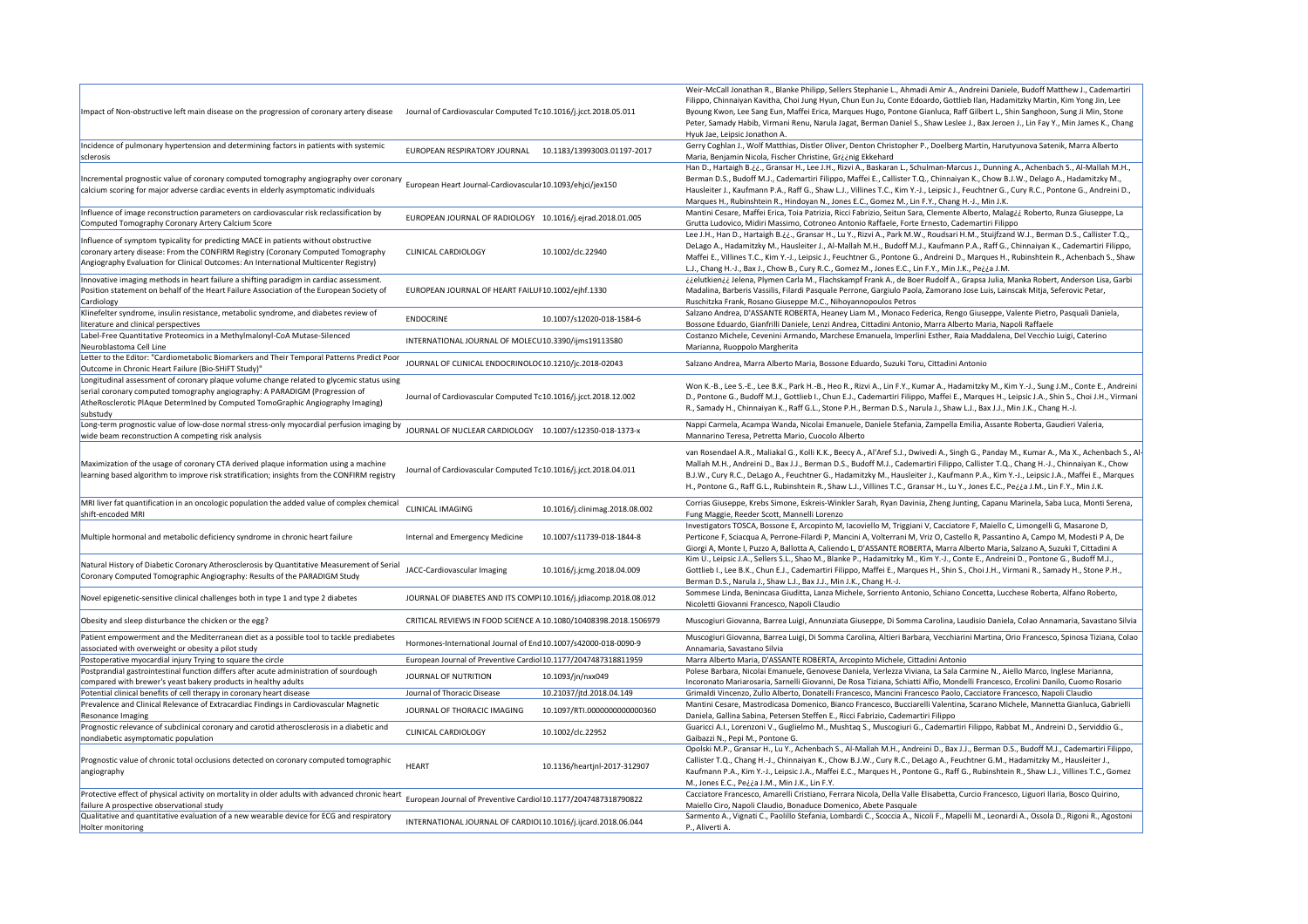| Quantification of Coronary Atherosclerosis in the Assessment of Coronary Artery Disease                                                                                                                                                                    | Circulation-Cardiovascular Imaging                               | 10.1161/CIRCIMAGING.117.007562                                      | Lee Sang-Eun, Sung Ji Min, Rizvi Asim, Lin Fay Y, Kumar Amit, Hadamitzky Martin, Kim Yong-Jin, Conte Edoardo, Andreini Daniele<br>Pontone Gianluca, Budoff Matthew J, Gottlieb Ilan, Lee Byoung Kwon, Chun Eun Ju, Cademartiri Filippo, Maffei Erica, Marques<br>Hugo, Leipsic Jonathon A, Shin Sanghoon, Hyun Choi Jung, Chinnaiyan Kavitha, Raff Gilbert, Virmani Renu, Samady Habib, Stone<br>Peter H, Berman Daniel S, Narula Jagat, Shaw Leslee J, Bax Jeroen J, Min James K, Chang Hyuk-Jae  |
|------------------------------------------------------------------------------------------------------------------------------------------------------------------------------------------------------------------------------------------------------------|------------------------------------------------------------------|---------------------------------------------------------------------|----------------------------------------------------------------------------------------------------------------------------------------------------------------------------------------------------------------------------------------------------------------------------------------------------------------------------------------------------------------------------------------------------------------------------------------------------------------------------------------------------|
| Quantification of epicardial fat with cardiac CT angiography and association with<br>cardiovascular risk factors in symptomatic patients From the ALTER-BIO (alternative<br>cardiovascular bio-imaging markers) registry                                   | Diagnostic and Interventional Radiolog 10.5152/dir.2018.18037    |                                                                     | Milanese Gianluca, Silva Mario, Bruno Livia, Goldoni Matteo, Benedetti Giorgio, Rossi Enrica, Ferrari Caterina, La Grutta Ludovico<br>Maffei Erica, Toia Patrizia, Forte Ernesto, Bonadonna Riccardo C., Sverzellati Nicola, Cademartiri Filippo                                                                                                                                                                                                                                                   |
| Reduced right ventricular output reserve in patients with systemic sclerosis and mildly<br>elevated pulmonary arterial pressures                                                                                                                           | Arthritis & Rheumatology                                         | 10.1002/art.40814                                                   | Nagel Christian, Marra Alberto Maria, Benjamin Nicola, Blank Norbert, Cittadini Antonio, Coghlan Gerry, Distler Oliver, Denton<br>Christopher P, Egenlauf Benjamin, Fiehn Christoph, Fischer Christine, Harutyunova Satenik, Hoeper Marius M, Lorenz Hanns-<br>Martin, Xanthouli Panagiota, Bossone Eduardo, Gr¿¿nig Ekkehard                                                                                                                                                                      |
| Reference ranges and determinants of tricuspid regurgitation velocity in healthy adults<br>assessed by two-dimensional doppler-echocardiography                                                                                                            | <b>RESPIRATION</b>                                               | 10.1159/000490191                                                   | Marra Alberto Maria, Naeije Robert, Ferrara Francesco, Vriz Olga, Stanziola Anna Agnese, D'Alto Michele, D'Andrea Antonello,<br>Carannante Luca, Eichstaedt Christina Alessandra, Cittadini Antonio, Benjamin Nicola, Griing Ekkehard, Bossone Eduardo                                                                                                                                                                                                                                             |
| Reference values and correlates of right atrial volume in healthy adults by two-dimensional<br>echocardiography                                                                                                                                            | ECHOCARDIOGRAPHY-A JOURNAL OF (10.1111/echo.14015                |                                                                     | Ferrara Francesco, Gargani Luna, Ruohonen Saku, Vriz Olga, Scalese Marco, Russo Valentina, Marra Alberto Maria, Stanziola Anr<br>Agnese, Cittadini Antonio, Diiiandrea Antonello, Naeije Robert, Bossone Eduardo                                                                                                                                                                                                                                                                                   |
| Right heart size and function significantly correlate in patients with pulmonary arterial<br>hypertension - A cross-sectional study                                                                                                                        | <b>RESPIRATORY RESEARCH</b>                                      | 10.1186/s12931-018-0913-x                                           | Fischer Lukas, Benjamin Nicola, Blank Norbert, Egenlauf Benjamin, Fischer Christine, Harutyunova Satenik, Koegler Maria, Loren<br>Hanns Martin, Marra Alberto Maria, Nagel Christian, Xanthouli Panagiota, Bossone Eduardo, Gr¿¿nig Ekkehard                                                                                                                                                                                                                                                       |
| Right ventricular size and function under riociguat in pulmonary arterial hypertension and<br>chronic thromboembolic pulmonary hypertension (the RIVER study) 11 Medical and Health<br>Sciences 1102 Cardiorespiratory Medicine and Haematology            | <b>RESPIRATORY RESEARCH</b>                                      | 10.1186/s12931-018-0957-y                                           | Marra Alberto Maria, Halank Michael, Benjamin Nicola, Bossone Eduardo, Cittadini Antonio, Eichstaedt Christina A., Egenlauf<br>Benjamin, Harutyunova Satenik, Fischer Christine, Gall Henning, Ghofrani Hossein Ardeschir, Hoeper Marius M., Lange Tobias J.,<br>Olsson Karen M., Klose Hans, Griing Ekkehard                                                                                                                                                                                      |
| Role of functional beverages on sport performance and recovery                                                                                                                                                                                             | <b>Nutrients</b>                                                 | 10.3390/nu10101470                                                  | Orrù Stefania, Imperlini Esther, Nigro Ersilia, Alfieri Andreina, Cevenini Armando, Polito Rita, Daniele Aurora, Buono Pasqualina,<br>Mancini Annamaria                                                                                                                                                                                                                                                                                                                                            |
| Source and amount of carbohydrate in the diet and inflammation in women with polycystic<br>ovary syndrome                                                                                                                                                  | NUTRITION RESEARCH REVIEWS                                       | 10.1017/S0954422418000136                                           | Barrea L., Marzullo P., Muscogiuri G., Di Somma Carolina, Scacchi M., Orio F., Aimaretti G., Colao A., Savastano S.                                                                                                                                                                                                                                                                                                                                                                                |
| Statin therapy modulates thickness and inflammatory profile of human epicardial adipose<br>stissue                                                                                                                                                         | INTERNATIONAL JOURNAL OF CARDIOI 10.1016/j.ijcard.2018.06.106    |                                                                     | Parisi Valentina, Petraglia Laura, D'Esposito Vittoria, Cabaro Serena, Rengo Giuseppe, Caruso Aurelio, Grimaldi Maria Gabriella,<br>Baldascino Francesco, De Bellis Antonio, Vitale Dino, Formisano Roberto, Ferro Adele, Paolillo Stefania, Davin Laurent, Lancellot<br>Patrizio, Formisano Pietro, Perrone Filardi Pasquale, Ferrara Nicola, Leosco Dario                                                                                                                                        |
| Steato-Score Non-Invasive Quantitative Assessment of Liver Fat by Ultrasound Imaging                                                                                                                                                                       |                                                                  | ULTRASOUND IN MEDICINE AND BIOLC 10.1016/j.ultrasmedbio.2018.03.011 | Di Lascio Nicole, Avigo Cinzia, Salvati Antonio, Martini Nicola, Ragucci Monica, Monti Serena, Prinster Anna, Chiappino Dante,<br>Mancini Marcello, D'Elia Domenico, Ghiadoni Lorenzo, Bonino Ferruccio, Brunetto Maurizia R., Faita Francesco                                                                                                                                                                                                                                                     |
| The basis for personalized anti-atherosclerotic cardiovascular medical therapy Role of<br>atherosclerosis imaging with cardiac computed tomography                                                                                                         | European Heart Journal-Cardiovascular 10.1093/ehjci/jey059       |                                                                     | Cademartiri Filippo, Maffei Erica, Saba Luca                                                                                                                                                                                                                                                                                                                                                                                                                                                       |
| The Internal Medicine and Assessment of Gender Differences in Europe (IMAGINE) The new<br>European Federation of Internal Medicine initiative on sex and gender medicine                                                                                   | European Journal of Internal Medicine 10.1016/j.ejim.2018.02.003 |                                                                     | Marra Alberto Maria, Biskup Ewelina, Raparelli Valeria, IMAGINE working group                                                                                                                                                                                                                                                                                                                                                                                                                      |
| The lullaby of the sun the role of vitamin D in sleep disturbance                                                                                                                                                                                          | <b>SLEEP MEDICINE</b>                                            | 10.1016/j.sleep.2018.10.033                                         | Muscogiuri Giovanna, Barrea Luigi, Scannapieco Marianna, Di Somma Carolina, Scacchi Massimo, Aimaretti Gianluca, Savastano<br>Silvia, Colao Annamaria, Marzullo Paolo                                                                                                                                                                                                                                                                                                                              |
| The Right Heart International Network (RIGHT-NET): Rationale, Objectives, Methodology,<br>and Clinical Implications                                                                                                                                        | <b>Heart Failure Clinics</b>                                     | 10.1016/j.hfc.2018.03.010                                           | Ferrara F., Gargani L., Armstrong W.F., Agoston G., Cittadini A., Citro R., D'Alto M., D'Andrea A., Dellegrottaglie S., De Luca N., Di<br>Salvo G., Ghio S., Gr¿¿nig E., Guazzi M., Kasprzak J.D., Kolias T.J., Kovacs G., Lancellotti P., La Gerche A., Limongelli G., Marra<br>Alberto Maria, Moreo A., Ostenfeld E., Pieri F., Pratali L., Rudski L.G., Saggar R., Scalese M., Selton-Suty C., Serra W., Stanziola A.<br>Voilliot D., Vriz O., Naeije R., Bossone E.                            |
| Transcription alterations of KCNQ1 associated with imprinted methylation defects in the<br>Beckwith-Wiedemann locus                                                                                                                                        | <b>GENETICS IN MEDICINE</b>                                      | 10.1038/s41436-018-0416-7                                           | Valente Federica Maria, Sparago Angela, Freschi Andrea, Hill-Harfe Katherine, Maas Saskia M., Frints Suzanna Gerarda Maria,<br>Alders Marielle, Pignata Laura, Franzese Monica, Angelini Claudia, Carli Diana, Mussa Alessandro, Gazzin Andrea, Gabbarini Fulv<br>Acurzio Basilia, Ferrero Giovanni Battista, Bliek Jet, Williams Charles A., Riccio Andrea, Cerrato Flavia                                                                                                                        |
| Trimethylamine-N-oxide (TMAO) as novel potential biomarker of early predictors of<br>metabolic syndrome                                                                                                                                                    | <b>Nutrients</b>                                                 | 10.3390/nu10121971                                                  | Barrea Luigi, Annunziata Giuseppe, Muscogiuri Giovanna, Di Somma Carolina, Laudisio Daniela, Maisto Maria, de Alteriis Giulia,<br>Tenore Gian Carlo, Colao Annamaria, Savastano Silvia                                                                                                                                                                                                                                                                                                             |
| Update on extended treatment for venous thromboembolism                                                                                                                                                                                                    | <b>ANNALS OF MEDICINE</b>                                        | 10.1080/07853890.2018.1538564                                       | Pe¿¿aloza-Mart¿¿nez Eduardo, Demelo-Rodr¿¿guez Pablo, Proietti Marco, Soria Fern¿¿ndez-Llamazares Guillermo, Llamazares-<br>Mendo Cristina, ¿¿Ivarez-Sala Walther Luis, Marra Alberto Maria, del Toro-Cervera Jorge                                                                                                                                                                                                                                                                                |
| Usefulness of baseline statin therapy in nonobstructive coronary artery disease by coronary<br>computed tomographic angiography: From the CONFIRM (COronary CT Angiography<br><b>EvaluatioN</b> for Clinical Outcomes: An InteRnational Multicenter) study | PLoS One                                                         | 10.1371/journal.pone.0207194                                        | Cho Y.-K., Nam C.-W., Koo B.-K., Schulman-Marcus J., Hartaigh B.¿¿., Gransar H., Lu Y., Achenbach S., Al-Mallah M., Andreini D., I<br>J.J., Budoff M.J., Cademartiri Filippo, Callister T.Q., Chang H.-J., Chinnaiyan K., Chow B.J.W., Cury R.C., Delago A., Feuchtner G.,<br>Hadamitzky M., Hausleiter J., Kaufmann P.A., Kim Y.-J., Leipsic J., Maffei E., Marques H., Pontone G., Raff G.L., Rubinshtein R., Sh<br>L.J., Villines T.C., Berman D.S., Jones E.C., Pe¿¿a J.M., Lin F.Y., Min J.K. |
| Water intake keeps type 2 diabetes away? Focus on copeptin                                                                                                                                                                                                 | <b>ENDOCRINE</b>                                                 | 10.1007/s12020-018-1680-7                                           | Muscogiuri Giovanna, Barrea Luigi, Annunziata Giuseppe, Vecchiarini Martina, Orio Francesco, Di Somma Carolina, Colao<br>Annamaria, Savastano Silvia                                                                                                                                                                                                                                                                                                                                               |
| 3q29 microduplication in a small family with complex metabolic phenotype from Southern<br> Italy                                                                                                                                                           | CLINICAL CHEMISTRY AND LABORATOF 10.1515/cclm-2017-1090          |                                                                     | Vitale Andrea, Labruna Giuseppe, Mancini Annamaria, Alfieri Andreina, Iaffaldano Laura, Nardelli Carmela, Pasanisi Fabrizio,<br>Pastore Lucio, Buono Pasqualina, Lombardo Barbara                                                                                                                                                                                                                                                                                                                  |
| Abnormalities of Resting State Cortical EEG Rhythms in Subjects with Mild Cognitive<br>Impairment Due to Alzheimer's and Lewy Body Diseases                                                                                                                | JOURNAL OF ALZHEIMERS DISEASE                                    | 10.3233/JAD-170703                                                  | Babiloni C., DEL PERCIO CLAUDIO, Lizio R., Noce Giuseppe, Lopez S., Soricelli Andrea, Ferri R., Pascarelli M.T., Catania V., Nobili F<br>Arnaldi D., Fam¿¿ F., Aarsland D., Orzi F., Buttinelli C., Giubilei F., Onofrj M., Stocchi F., Vacca L., Stirpe P., Fuhr P., Gschwandtner<br>Ransmayr G., Garn H., Fraioli L., Pievani M., Frisoni G.B., D'Antonio F., De Lena C., Giintekin B., Hanolu L., Baiiar E., Yener G.,                                                                          |
| Acute and long-term NCX activation reduces brain injury and restores behavioral functions in                                                                                                                                                               | NEUROPHARMACOLOGY                                                | 10.1016/j.neuropharm.2018.03.017                                    | Emek-Sava¿¿ D.D., Triggiani A.I., Franciotti R., Taylor J.P., De Pandis M.F., Bonanni L.<br>Cerullo Pierpaolo, Brancaccio Paola, anzilotti serenella, Vinciguerra Antonio, Cuomo Ornella, Fiorino Ferdinando, Severino Beatr                                                                                                                                                                                                                                                                       |
| mice subjected to neonatal brain ischemia<br>Amnestic Mild Cognitive Impairment Is Associated With Frequency-Specific Brain Network                                                                                                                        | Frontiers in Aging Neuroscience                                  | 10.3389/fnagi.2018.00400                                            | Di Vaio Paola, Di Renzo Gianfranco, Annunziato Lucio, Pignataro Giuseppe<br>Jacini Francesca, Sorrentino Pierpaolo, Lardone Anna, Rucco Rosaria, Baselice Fabio, Cavaliere Carlo, Aiello Marco, Orsini Mario,                                                                                                                                                                                                                                                                                      |
| Alterations in Temporal Poles<br>Avolition-Apathy and White Matter Connectivity in Schizophrenia Reduced Fractional                                                                                                                                        | CLINICAL EEG AND NEUROSCIENCE                                    | 10.1177/1550059417745934                                            | Iavarone Alessandro, Manzo Valentino, Carotenuto Anna, Granata Carmine, Hillebrand Arjan, Sorrentino Giuseppe<br>Amodio Antonella, Quarantelli Mario, Mucci Armida, Prinster Anna, Soricelli Andrea, Vignapiano Annarita, Giordano Giulia Mari                                                                                                                                                                                                                                                     |
| Anisotropy Between Amygdala and Insular Cortex<br>Clinical impact of coronal-STIR sequence in a routine lumbar spine MR imaging protocol to                                                                                                                | <b>MEDICINE</b>                                                  | 10.1097/MD.0000000000010789                                         | Merlotti Eleonora, Nicita Alessia, Galderisi Silvana<br>Romeo Valeria, Cavaliere Carlo, Sorrentino Carmine, Ponsiglione Andrea, Ugga Lorenzo, Barbuto Luigi, Verde Francesco, Covello                                                                                                                                                                                                                                                                                                              |
| investigate low back pain<br>D-Aspartate treatment attenuates myelin damage and stimulates myelin repair                                                                                                                                                   | <b>EMBO Molecular Medicine</b>                                   | 10.15252/emmm.201809278                                             | Mario<br>de Rosa Valeria, Secondo Agnese, Pannaccione Anna, Ciccone Roselia, Formisano Luigi, guida natascia, Crispino Roberta, Fico<br>Annalisa, Polishchuk Roman, D'Aniello Antimo, Annunziato Lucio, Boscia Francesca                                                                                                                                                                                                                                                                           |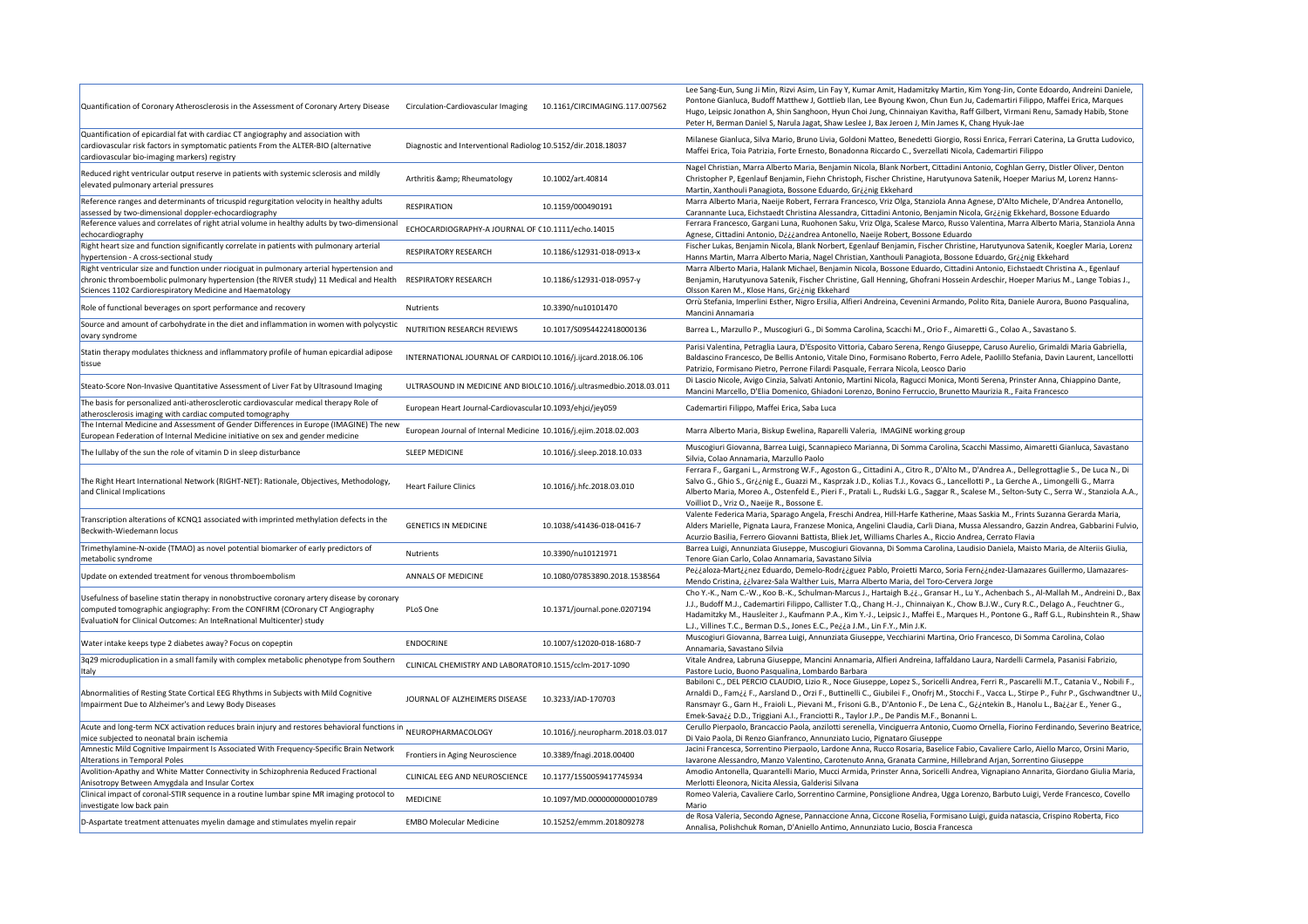abella Rossana, Sisalli Maria Jos¿¿, Costa Giulia, Omura Katia, Ianniello Gaetano, Pinna Annalisa, Morelli Micaela, Di Renzo Gianfranco Maria, Annunziato Lucio, Scorziello Antonella

ello Marco, Cavaliere Carlo, Fiorenza Dario, Duggento Andrea, Passamonti Luca, Toschi Nicola

ani Diego, Marizzoni Moira, Ferrari Clarissa, Fusco Federica, Boeri Lucia, Raimondi Ilaria, Jovicich Jorge, Babiloni Claudio, icelli Andrea, Lizio Roberta, Galluzzi Samantha, Cavaliere Libera, Didic Mira, Sch¿¿nknecht Peter, Molinuevo Jos¿¿ Luis, Nobili vio, Parnetti Lucilla, Payoux Pierre, Bocchio Luisella, Salvatore Marco, Rossini Paolo Maria, Tsolaki Magda, Visser Pieter Jelle, hardson Jill C, Wiltfang Jens, Bordet R¿¿gis, Blin Olivier, Forloni Gianluigi, Frisoni Giovanni B, Consortium PharmaCog

zilotti serenella, Brancaccio Paola, Simeone Giuseppe, Valsecchi Valeria, Vinciguerra Antonio, Secondo Agnese, Petrozziello iana, guida natascia, Sirabella Rossana, Cuomo Ornella, Cepparulo Pasquale, Herchuelz Andr¿¿, Amoroso Salvatore, DI Renzo Infranco, Annunziato Lucio, Pignataro Giuseppe

nsortium PharmaCog, Marizzoni Moira, Ferrari Clarissa, Jovicich Jorge, Albani Diego, Babiloni Claudio, Cavaliere Libera, Didic ra, Forloni Gianluigi, Galluzzi Samantha, Hoffmann Karl-Titus, Molinuevo Jos¿¿ Luis, Nobili Flavio, Parnetti Lucilla, Payoux Pierre, aldi Federica, Rossini Paolo Maria, Sch¿¿nknecht Peter, Soricelli Andrea, Hensch Tilman, Tsolaki Magda, Visser Pieter Jelle, Itfang Jens, Richardson Jill C, Bordet R¿¿gis, Blin Olivier, Frisoni Giovanni B

ıdati Giusy, Mascolo Luigi, guida natascia, Sirabella Rossana, Pizzorusso Vincenzo, Bruzzaniti Sara, Serani Angelo, Di Renzo Infranco, Canzoniero Lorella M.T., Formisano Luigi

irchitelli Rocco, Aiello Marco, Cachia Arnaud, Quarantelli Mario, Cavaliere Carlo, Postiglione Alfredo, Tedeschi Gioacchino, Montella Patrizia, Milan Graziella, Salvatore Marco, Salvatore Elena, Baron Jean Claude, Pappat¿¿ Sabina

sso Camilla, Pontillo Giuseppe, Pisani Antonio, Sacc¿¿ Francesco, Riccio Eleonora, Macera Antonio, Rusconi Giovanni, Stanzione naldo, Borrelli Pasquale, Brescia Morra Vincenzo, Tedeschi Enrico, Brunetti Arturo, Cocozza Sirio, Palma Giuseppe

ggi Lara, Pignataro Giuseppe, Parrella Edoardo, Porrini Vanessa, Vinciguerra Antonio, Cepparulo Pasquale, Cuomo Ornella, izillotta Annamaria, Mota Mariana, Benarese Marina, Tonin Paolo, Annunziato Lucio, Spano Pier Franco, Pizzi Marina ida natascia, Valsecchi Valeria, Laudati Giusy, Serani Angelo, Mascolo Luigi, Molinaro Pasquale, Montuori Paolo, Renzo Infranco Di, Canzoniero Lorella M., Formisano Luigi

nguigno Luca, Casamassa Antonella, Funel Niccola, Minale Massimiliano, Riccio Rodolfo, Riccio Salvatore, Boscia Francesca, Brancaccio Paola, Pollina Luca Emanuele, anzilotti serenella, Di Renzo Gianfranco, Cuomo Ornella

| Determinants of deep gray matter atrophy in multiple sclerosis A multimodal MRI study                                                                                                                                   | AMERICAN JOURNAL OF NEURORADIO 10.3174/ajnr.A5915                 |                                      | Por<br>V.E               |
|-------------------------------------------------------------------------------------------------------------------------------------------------------------------------------------------------------------------------|-------------------------------------------------------------------|--------------------------------------|--------------------------|
| Different abnormalities of cortical neural synchronization mechanisms in patients with mild<br>cognitive impairment due to Alzheimer's and chronic kidney diseases: An EEG study                                        | JOURNAL OF ALZHEIMERS DISEASE                                     | 10.3233/JAD-180245                   | Lizi<br>An<br>Fris       |
| Fronto-Temporal Circuits in Musical Hallucinations A PET-MR Case Study                                                                                                                                                  | Frontiers in Human Neuroscience                                   | 10.3389/fnhum.2018.00385             | Ca                       |
| Functional connectivity of the ventral tegmental area and avolition in subjects with<br>schizophrenia a resting state functional MRI study                                                                              | EUROPEAN NEUROPSYCHOPHARMACC 10.1016/j.euroneuro.2018.03.013      |                                      | Gic                      |
| Functional cortical source connectivity of resting state electroencephalographic alpha<br>rhythms shows similar abnormalities in patients with mild cognitive impairment due to<br>Alzheimer's and Parkinson's diseases | CLINICAL NEUROPHYSIOLOGY                                          | 10.1016/j.clinph.2018.01.009         | Bal<br>Arr<br>Rar<br>D.  |
| Functional Magnetic Resonance Imaging of Inhibitory Control Reveals Decreased Blood<br>Oxygen Level Dependent Effect in Cerebral Autosomal Dominant Arteriopathy With<br>Subcortical Infarcts and Leukoencephalopathy   | <b>STROKE</b>                                                     | 10.1161/STROKEAHA.118.022923         | Gic<br>Dic               |
| High Prevalence of Spinal Magnetic Resonance Imaging Findings in Asymptomatic Young<br>Adults (18-22 Yrs) Candidate to Air Force Flight                                                                                 | <b>SPINE</b>                                                      | 10.1097/BRS.0000000000002961         | Ro<br>Mι                 |
| Histogram analysis of dti-derived indices reveals pontocerebellar degeneration and its<br>progression in SCA2                                                                                                           | PLoS One                                                          | 10.1371/journal.pone.0200258         | Ma<br>Aie                |
| Hybrid PET/MRI Methodology                                                                                                                                                                                              | International Review of Neurobiology 10.1016/bs.irn.2018.07.026   |                                      | Aie                      |
| Impulsivity trait and proactive cognitive control An fMRI study                                                                                                                                                         | EUROPEAN JOURNAL OF NEUROSCIEN(10.1111/ejn.14301                  |                                      | Gic<br>Ma                |
| Ionic homeostasis maintenance in ALS Focus on new therapeutic targets                                                                                                                                                   | <b>Frontiers in Neuroscience</b>                                  | 10.3389/fnins.2018.00510             | Sira<br>Pao<br>Giu       |
| Left inferior frontal cortex can compensate the inhibitory functions of right inferior frontal<br>cortex and pre-supplementary motor area                                                                               | Journal of Neuropsychology                                        | 10.1111/jnp.12170                    | Gic<br>Fla               |
| Levodopa may affect cortical excitability in Parkinson's disease patients with cognitive<br>deficits as revealed by reduced activity of cortical sources of resting state<br>electroencephalographic rhythms            | NEUROBIOLOGY OF AGING                                             | 10.1016/j.neurobiolaging.2018.08.010 | Bal<br>Arr<br>Rai<br>D.D |
| Models and methods for conditioning the ischemic brain                                                                                                                                                                  | JOURNAL OF NEUROSCIENCE METHOD 10.1016/j.jneumeth.2018.09.029     |                                      | Vin<br>An                |
| MRI features suggestive of gadolinium retention do not correlate with Expanded Disability<br>Status Scale worsening in Multiple Sclerosis                                                                               | NEURORADIOLOGY                                                    | 10.1007/s00234-018-02150-4           | Co<br>Au<br>Giu          |
| Multimodal neuroimaging approach to variability of functional connectivity in disorders of<br>consciousness A PET/MRI pilot study                                                                                       | <b>Frontiers in Neurology</b>                                     | 10.3389/fneur.2018.00861             | Ca<br>Trc<br>Est         |
| NCX1 and NCX3 as potential factors contributing to neurodegeneration and<br>neuroinflammation in the A53T transgenic mouse model of Parkinson's Disease article                                                         | Cell Death & Disease                                              | 10.1038/s41419-018-0775-7            | Sira<br>Gia              |
| Neuroinflammation in Neurodegenerative Diseases Current Multi-modal Imaging Studies<br>and Future Opportunities for Hybrid PET/MRI                                                                                      | NEUROSCIENCE                                                      | 10.1016/j.neuroscience.2018.07.033   | Aie                      |
| Plasma AÎ <sup>2</sup> 42 as Biomarker of Prodromal Alzheimer's Disease Progression in Patients with<br>Amnestic Mild Cognitive Impairment                                                                              | JOURNAL OF ALZHEIMERS DISEASE                                     | 10.3233/JAD-180321                   | Alb<br>Sor<br>Fla<br>Ric |
| Preconditioning, induced by sub-toxic dose of the neurotoxin L-BMAA, delays ALS<br>progression in mice and prevents Na+/ Ca2+ exchanger 3 downregulation                                                                | Cell Death & Disease                                              | 10.1038/s41419-017-0227-9            | anz<br>Tizi<br>Gia       |
| Predicting and Tracking Short Term Disease Progression in Amnestic Mild Cognitive<br>Impairment Patients with Prodromal Alzheimer's Disease                                                                             | JOURNAL OF ALZHEIMERS DISEASE                                     | 10.3233/JAD-180152                   | Co<br>Mi<br>Rib<br>Wi    |
| Resveratrol treatment reduces the vulnerability of SH-SY5Y cells and cortical neurons<br>overexpressing SOD1-G93A to Thimerosal toxicity through SIRT1/DREAM/PDYN pathway                                               | NEUROTOXICOLOGY                                                   | 10.1016/j.neuro.2018.11.009          | Lau<br>Gia               |
| Simultaneous resting-state FDG-PET/fMRI in Alzheimer Disease Relationship between<br>glucose metabolism and intrinsic activity                                                                                          | NEUROIMAGE                                                        | 10.1016/j.neuroimage.2018.04.048     | Ma<br>Mc                 |
| Striatonigral involvement in Fabry Disease A quantitative and volumetric Magnetic<br><b>Resonance Imaging study</b>                                                                                                     | PARKINSONISM & RELATED DISORDER: 10.1016/j.parkreldis.2018.07.011 |                                      | Rus<br>Arr               |
| Synergistic association of valproate and resveratrol reduces brain injury in ischemic stroke                                                                                                                            | INTERNATIONAL JOURNAL OF MOLECU 10.3390/ijms19010172              |                                      | Fag<br>Lar               |
| The miR206-JunD circuit mediates the neurotoxic effect of methylmercury in cortical<br>neurons                                                                                                                          | <b>TOXICOLOGICAL SCIENCES</b>                                     | 10.1093/toxsci/kfy051                | gui<br>Gia               |
| Triticum vulgare extract exerts an anti-inflammatory action in two in vitro models of<br>inflammation in microglial cells                                                                                               | PLoS One                                                          | 10.1371/journal.pone.0197493         | Sar<br><b>Bra</b>        |
|                                                                                                                                                                                                                         |                                                                   |                                      |                          |

ntillo G., Lanzillo R., Russo C., Stasi M. D., Paolella C., Vola E. A., Criscuolo C., Borrelli Pasquale, Palma G., Tedeschi E., Morra X. ., Elefante X. A., Brunetti X. A., Cocozza Sirio

io R., Babiloni C., DEL PERCIO CLAUDIO, Losurdo A., Vern¿¿ L., De Tommaso M., Montemurno A., Dalfino G., Cirillo P., Soricelli Andrea, Ferri R., Noce Giuseppe, Pascarelli M.T., Catania V., Nobili F., Fam¿¿ F., Orzi F., Giubilei F., Buttinelli C., Triggiani A.I., soni G.B., Scisci A.M., Mastrofilippo N., Procaccini D.A., Gesualdo L.

valiere Carlo, Longarzo Mariachiara, Orsini Mario, Aiello Marco, Grossi Dario

rrdano Giulia Maria, Stanziano Mario, Papa Michele, Mucci Armida, Prinster Anna, Soricelli Andrea, Galderisi Silvana

biloni C., DEL PERCIO CLAUDIO, Lizio R., Noce Giuseppe, Lopez S., Soricelli Andrea, Ferri R., Pascarelli M.T., Catania V., Nobili F., Arnaldi D., Fam¿¿ F., Orzi F., Buttinelli C., Giubilei F., Bonanni L., Franciotti R., Onofrj M., Stirpe P., Fuhr P., Gschwandtner U., Ransmayr G., Garn H., Fraioli L., Pievani M., D'Antonio F., De Lena C., G¿¿ntekin B., Hano¿¿lu L., Ba¿¿ar E., Yener G., Emek-Sava¿¿ D., Triggiani A.I., Taylor J.P., De Pandis M.F., Vacca L., Frisoni G.B., Stocchi F.

oele Gavazzi, Orsolini Stefano, Salvadori Emilia, Bianchi Andrea, Rossi Arianna, Donnini Ida, Rinnoci Valentina, Pescini Francesca, ziotti Stefano, Viggiano Maria Pia, Mascalchi Mario, Pantoni Leonardo

meo Valeria, Covello Mario, Salvatore Elena, Parente Chiara Anna, Abbenante Domenico, Biselli Roberto, Ciriello Mattia, isolino Pasquale, Salvatore Marco, Cangiano Alessandro

Iscalchi Mario, Marzi Chiara, Giannelli Marco, Ciulli Stefano, Bianchi Andrea, Ginestroni Andrea, Tessa Carlo, Nicolai Emanuele, llo Marco, Salvatore Elena, Soricelli Andrea, Diciotti Stefano

Ho Marco, Cavaliere Carlo, Marchitelli Rocco, d'Albore Antonio, De Vita Enrico, Salvatore Marco,

ele Gavazzi, Rossi Arianna, Orsolini Stefano, Diciotti Stefano, Giovannelli Fabio, Salvadori Emilia, Pantoni Leonardo, Mascalchi Irio, Viggiano Maria Pia

abella Rossana, Valsecchi Valeria, anzilotti serenella, Cuomo Ornella, Vinciguerra Antonio, Cepparulo Pasquale, Brancaccio ola, guida natascia, Blondeau Nicolas, Canzoniero Lorella M.T., Franco Cristina, Amoroso Salvatore, Annunziato Lucio, Pignataro useppe

oele Gavazzi, Lenge Matteo, Bartolini Emanuele, Bianchi Andrea, Agovi Herdis, Mugnai Francesca, Guerrini Renzo, Giordano vio, Viggiano Maria Pia, Mascalchi Mario

biloni C., DEL PERCIO CLAUDIO, Lizio R., Noce Giuseppe, Lopez S., Soricelli Andrea, Ferri R., Pascarelli M.T., Catania V., Nobili F., Arnaldi D., Fam¿¿ F., Orzi F., Buttinelli C., Giubilei F., Bonanni L., Franciotti R., Onofrj M., Stirpe P., Fuhr P., Gschwandtner U., Ransmayr G., Fraioli L., Parnetti L., Farotti L., Pievani M., D'Antonio F., De Lena C., G¿¿ntekin B., Hano¿¿lu L., Yener G., Emek-Sava¿¿ D., Triggiani A.I., Taylor J.P., McKeith I., Stocchi F., Vacca L., Frisoni G.B., De Pandis M.F.

iciguerra Antonio, Cuomo Ornella, Cepparulo Pasquale, anzilotti serenella, Brancaccio Paola, Sirabella Rossana, guida natascia, nunziato Lucio, Pignataro Giuseppe

cozza Sirio, Pontillo Giuseppe, Lanzillo Roberta, Russo Camilla, Petracca Maria, Di Stasi Martina, Paolella Chiara, Vola Elena gusta, Criscuolo Chiara, Moccia Marcello, Lamberti Anna, Monti Serena, Brescia Morra Vincenzo, Elefante Andrea, Palma iseppe, Tedeschi Enrico, Brunetti Arturo

valiere Carlo, Kandeepan Sivayini, Aiello Marco, De Paula Demetrius Ribeiro, Marchitelli Rocco, Fiorenza Salvatore, Orsini Mario, ijano Luigi, Masotta Orsola, Lawrence Keith St, Loreto Vincenzo, Chronik Blaine Alexander, Nicolai Emanuele, Soddu Andrea, raneo Anna